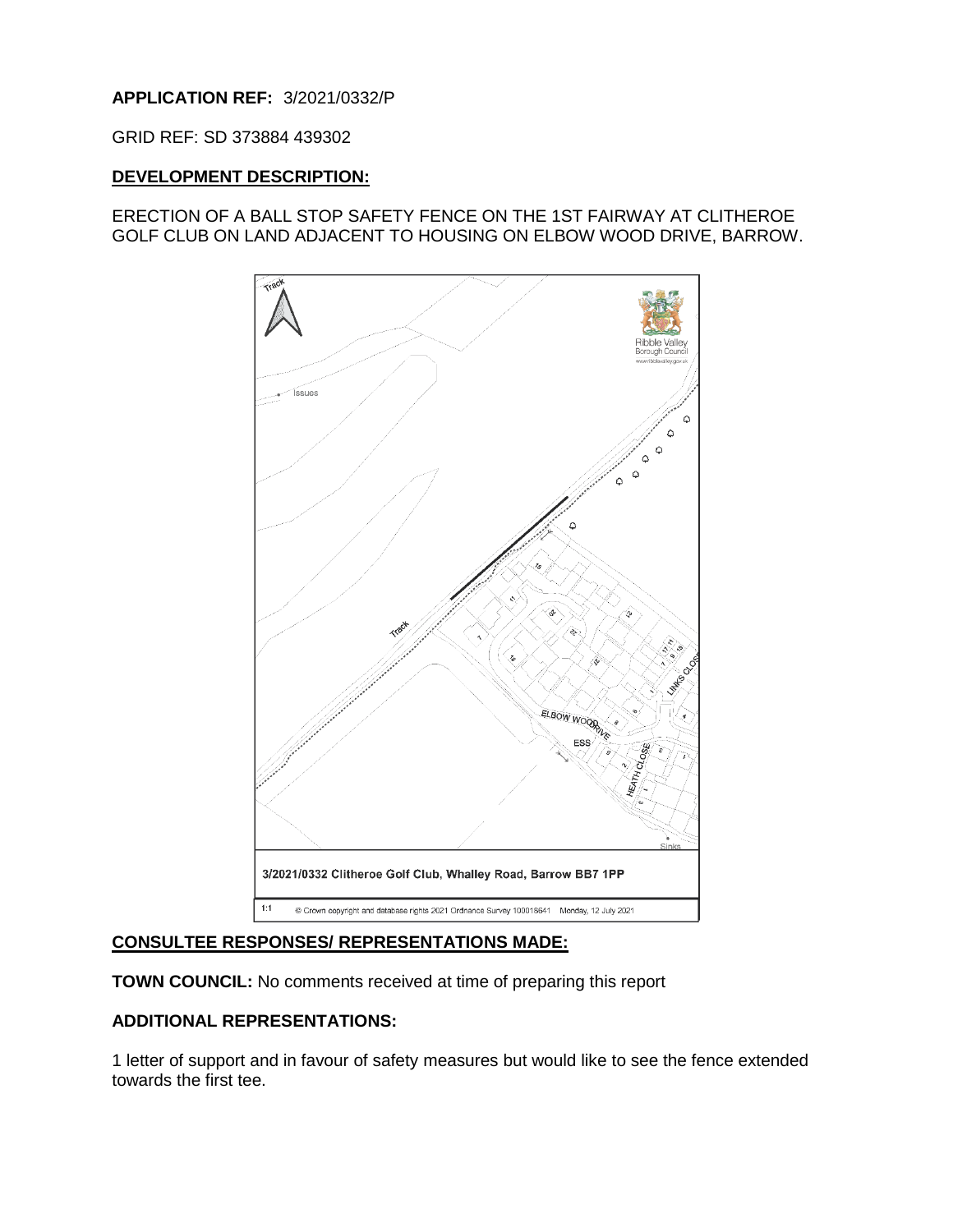6 letters of objection raising the following issues:

- Visual impact of the netting
- Harm to wildlife such as bird and bats
- Loss of view and reduce value of properties.
- Fence given its height and location would be oppressive and intrusive
- Impact on mental health of residents due to reduction in sunlight.
- Consider the fence would be ineffective and better solutions such as tee relocation and angling of fence towards fairway.

## 1. **Site Description and Surrounding Area**

1.1 The fence is located adjacent to the existing track within the golf club and adjacent to the gardens of 7,9,11 and 15 Elbow Wood Drive Barrow.

## 2. **Proposed Development for which consent is sought**

2.1 This application seeks detailed consent for the erection of a 6 metre high ball stop safety net for a length of 90 metres. The fence would have galvanised steel poles every 5 metres. The fence is open for the first 2 metres with the top 4 metres to have green netting and stainless steel cables.

## 3. **Relevant Planning History**

None specific to this part of the site.

#### 4. **Relevant Policies**

*Ribble Valley Core Strategy*  Policy DMG1 – General Considerations

#### 5. **Assessment of Proposed Development**

5.1 A justification statement has been submitted with this application but as the principle use as a golf course has been established the main issues to consider relate to visual impact, residential amenity and habitat matters.

## 5.2 Design:

5.2.1 In relation to the design it is considered that the fencing is of an appropriate appearance and of a design used for most types of golf ball netting. The colour of the netting has been changed from black to green to reduce the impact and relate better to the immediate landscape.

## 5.3 Visual:

5.3.1 It is evident that a fence measuring 90m long and 6 m high would have some visual impact but this has a localised impact on the users of the golf club and immediate residents. There is no long distant impact and views of the netting would be partially screened by existing vegetation.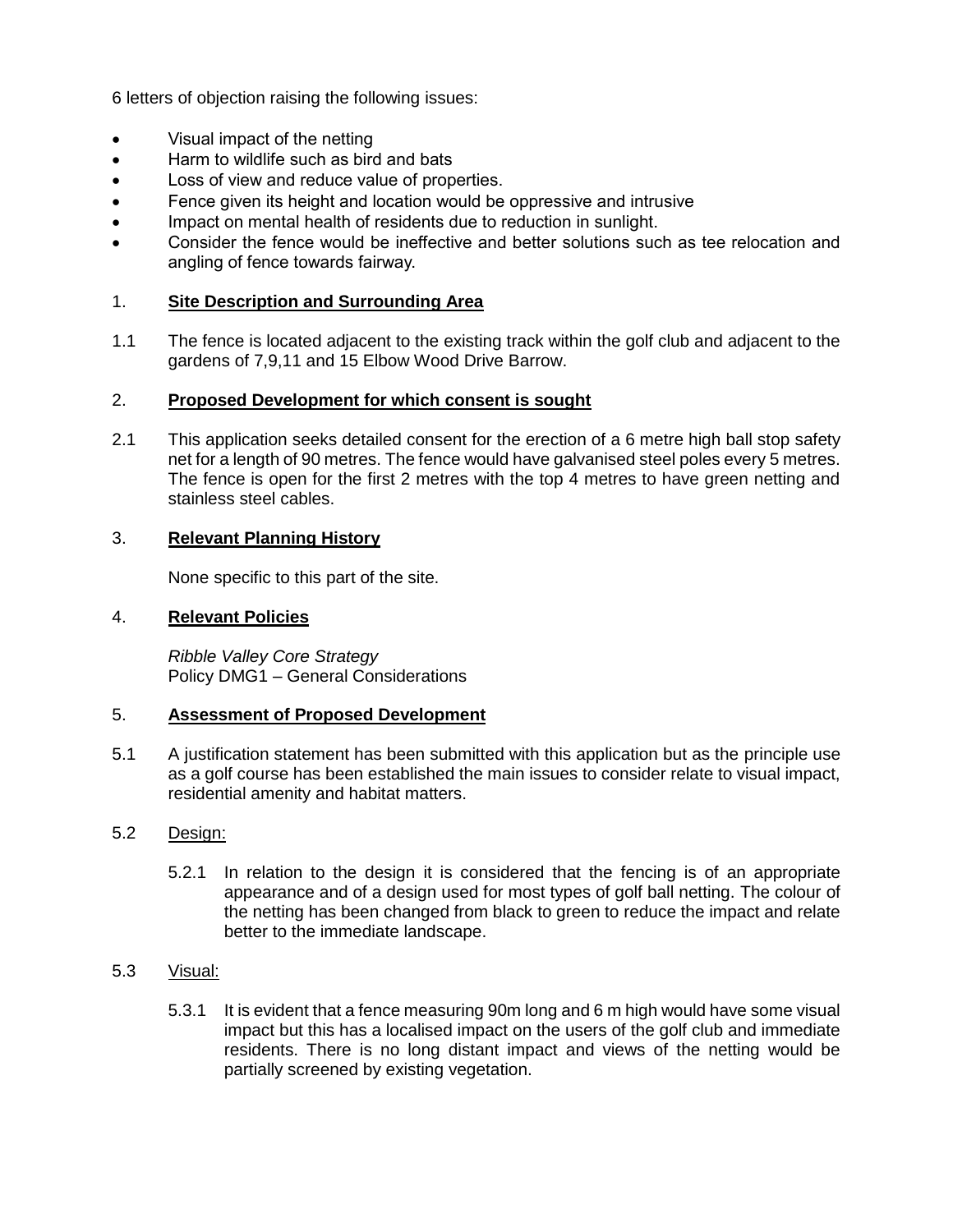## 5.4 Wildlife/Habitat:

5.4.1 Concerns have been expressed in relation to impact on wildlife and in particular bats and birds. The Councils countryside officer in consultation with an ecologist has confirmed that the fencing would not have any serious impact on such issues. It is important that the fence is tort to reduce any impact on the movement of bats.

## 5.5 Residential Amenity/ Noise:

5.5.1 The issues in relation to residential amenity are impact on light and the oppressive nature of the fencing. It is considered that the fencing is a sufficient distance away not to have an oppressive impact on the properties facing towards the net and the openness of the netting will not result in a harmful loss of light.

## 6. Other issues

6.1 Concern has been raised about the effectiveness of the netting and that other better options such as relocation of the first tee would be more effective. The comments are noted but the application needs to be determined as submitted. It is evident that the fencing will inevitably reduce the risk of errant golf balls and go some way to safeguard the residents and their properties from errant golf balls. The devaluation of properties and loss of view are not material planning considerations.

## **RECOMMENDED: That the application be APPROVED subject to the following conditions:**

1. The development must be begun not later than the expiration of three years beginning with the date of this permission.

 REASON: Required to be imposed pursuant to section 91 of the Town and Country Planning Act 1990 as amended by Section 51 of the Planning and Compulsory Purchase Act 2004.

2. Unless explicitly required by condition within this consent, the development hereby permitted shall be carried out in complete accordance with the proposals as detailed on drawings:

Location Plan CGCSF/2021/06 Proposed Elevations Plans CGCSF/2021/07

REASON: For the avoidance of doubt and to clarify which plans are relevant to the consent.

3. Precise details of external materials including details of the signage fixed to the first Tee area shall be submitted to and agreed in writing by the Local Planning Authority before their use. The development thereafter shall be completed in accordance with the approved materials.

REASON: To ensure that the appearance of the development is appropriate to the the area.

BACKGROUND PAPERS

[https://www.ribblevalley.gov.uk/site/scripts/planx\\_details.php?appNumber=3%2F2020%2F0332](https://www.ribblevalley.gov.uk/site/scripts/planx_details.php?appNumber=3%2F2020%2F0332)